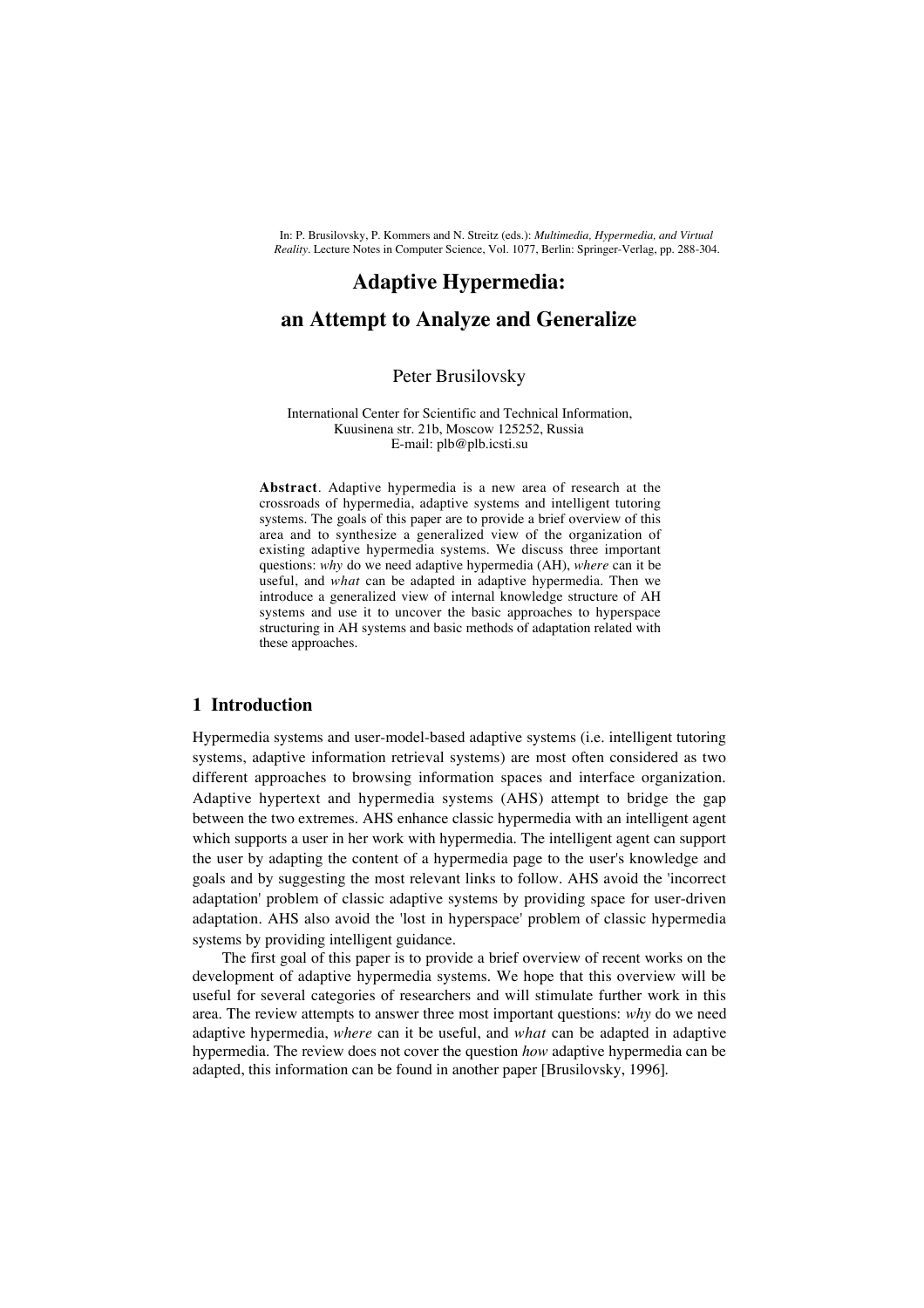The second goal and the research contribution of the paper is to generalize the results of AHS design, to find similarities between different system, and to uncover some general approaches which can be used to design new AHS. Existing AHS are oriented to different applications and use different adaptation techniques. What a more detailed analysis shows is that internal features of these systems are more similar than external ones. Due to similar general goals, all these systems appear to use quite similar structures for knowledge representation. The second part of the paper is an attempt to synthesize a generalized view of the internal knowledge structures of adaptive hypermedia systems. This generalized view is used to uncover three basic approaches to hyperspace structuring in AHS and basic methods of adaptation related with these approaches.

### **2 Why Adaptive Hypermedia?**

Unlike other kinds of application systems, any hypermedia system is adaptive in some sense: using free browsing different users can adapt the system to their information needs. Many researchers hold that it is the user who should bring the adaptivity to the man-machine hypermedia system. Why is it necessary any other kind of adaptation? Why do we need that a hypermedia system adapts itself to the particular user? Researchers working on adaptive hypermedia give two main arguments for this.

First, adaptation can solve the problem of hypermedia systems which are used by different classes of users. Users can significantly differ in their goals, computer experience, background, and knowledge of the subject covered by the hypermedia system. Moreover, the same user can have different goals and different knowledge (as a result of learning or forgetting) when using the system at different times. A regular hypermedia system provides the same hypermedia pages and the same set of links to all users, while users with different goals and knowledge may be interested in different pieces of information presented on a regular page and may prefer different links for navigation. A way to overcome this problem is to use the information about a particular user represented in the *user model* to adapt the information being presented to the given user.

Second, adaptation can prevent the user from getting lost in hyperspace, which is a problem for any serious hypermedia system. Knowing user goals and knowledge level, an adaptive hypermedia system can provide navigation support by limiting browsing space (i.e. hiding non-relevant links), suggesting most relevant links to follow, or augmenting the links with some kind of visual cues.

# **3 Where Adaptive Hypermedia Can Be Helpful**

Analysis of existing AH systems allowed us to name five application areas which are used at present in most of the research projects on adaptive hypermedia: educational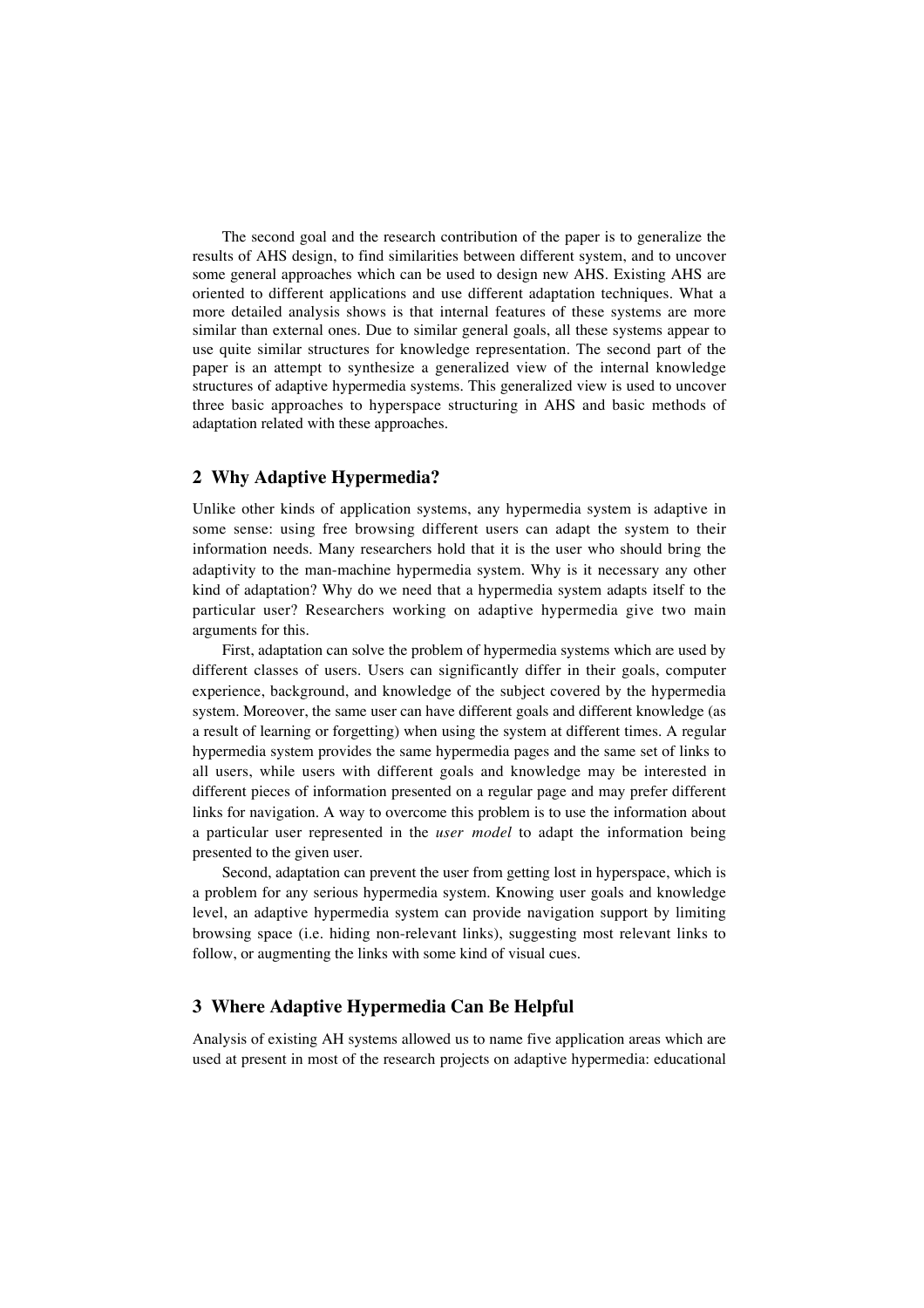hypermedia, on-line information systems, on-line help systems, information retrieval hypermedia systems, and institutional information systems (Table 1). Below we characterize each of these application areas pointing out their specific features and identifying problems. In each of these areas adaptive hypermedia can be helpful because it helps to solve the identified problems.

The most popular area for adaptive hypermedia research is *educational hypermedia* [Beaumont, 1994; Brusilovsky & Pesin, 1994; Brusilovsky, Pesin & Zyryanov, 1993; Brusilovsky & Zyryanov, 1993; de La Passardiere & Dufresne, 1992; Gonschorek & Herzog, 1995; Hohl, Böcker & Gunzenhäuser, 1996; Kay & Kummerfeld, 1994; Micarelli & Sciarrone, 1996; Pérez, Gutiérrez & Lopistéguy, 1995]. Existing educational hypermedia systems have relatively small hyperspaces representing a particular course or learning material on a particular subject. The final goal of the student is usually to learn all this material or a reasonable part of it. The role of hypermedia is to support student-driven acquisition of the learning material. The most important user feature in educational hypermedia is user knowledge of the subject being taught. Adaptive hypermedia can be useful to solve the following problems of educational hypermedia. First, the knowledge level of different users can be quite different and the knowledge level of a particular user can grow quite fast. The same page might be unclear for a novice and at the same time trivial and boring for an advanced learner. Second, novices enter the hyperspace of educational material knowing almost nothing about the subject. Most of the offered links from any node lead to material which is completely new for them. They need navigation help to find their way through the hyperspace. Without such help they can "get lost" even in reasonably small hyperspaces, or use very inefficient browsing strategies [Hammond, 1989].

Another popular application for adaptive hypermedia is the area of various *online information systems* ranging from on-line documentation to electronic encyclopedias. Examples include Hypadapter [Hohl, Böcker & Gunzenhäuser, 1996], MetaDoc [Boyle & Encarnacion, 1994], HYPERCASE [Micarelli & Sciarrone, 1996], KN-AHS [Kobsa, Müller & Nill, 1994], and HYPERFLEX [Kaplan, Fenwick & Chen, 1993]. Normally, these systems are used for reference access to information and the users usually have some domain knowledge. Each node of the hyperspace usually represents one concept of the subject and contains several pages of information. Depending on the domain, the size of the hyperspace can range from reasonably small to very big. Similar to educational hypermedia, on-line information systems have problems with satisfying the needs of very different users. Users with different knowledge levels and backgrounds usually need different information about a concept at different levels of detail. They usually have no time to browse all the information about the concept looking for the required portion of information. Users also have different goals when accessing an information system. In many cases they know which concepts to access to achieve their goals and do not need any navigation support [Boyle & Encarnacion, 1994; Kobsa, Müller & Nill, 1994]. However, when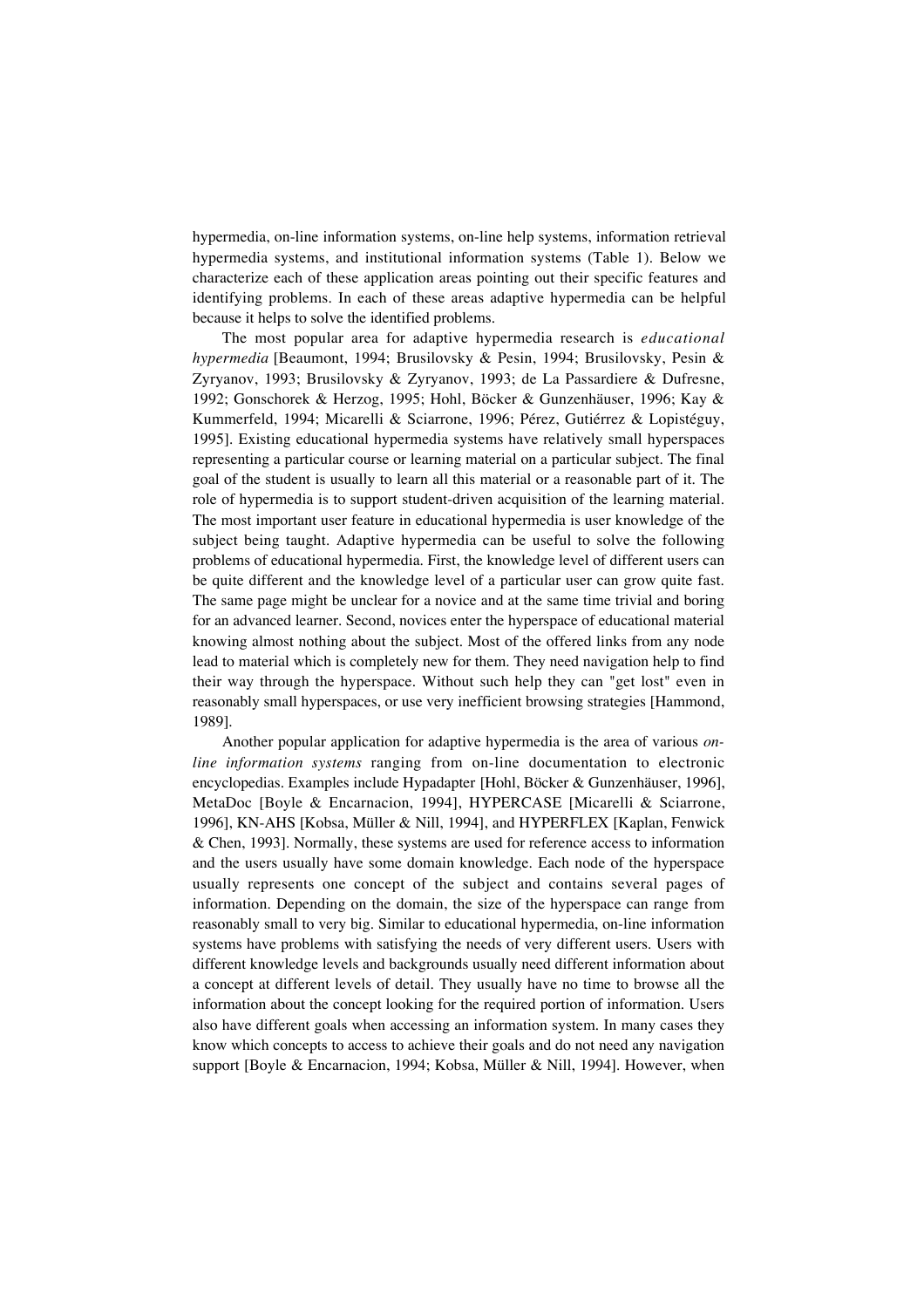the goal can not be directly mapped to the structure of the hyperspace or when the hyperspace is too big users need help in finding relevant pieces of information.

Very close to on-line information systems are *on-line help systems*, another application area for AHS. Examples from this area are EPIAIM [de Rosis, De Carolis & Pizzutilo, 1993], Lisp-Critic [Fischer et al., 1990], HyPLAN [Grunst, 1993], and ORIMUHS [Encarnação, 1995]. The difference from the former category is that online help systems are not independent like on-line information systems but are attached to some computer application system such as spreadsheets, programming environments, or expert systems. On-line help systems represent all the information about the application system and its domain which is required to help the users. The hyperspace in existing on-line help systems is reasonably small. On-line help systems have the same problems as on-line information systems, however, the problem of helping users to find relevant pieces of information is less important because the hyperspace is not too big and because the user information goal can often be determined by the context of their work in the application system [Encarnação, 1995; Grunst, 1993].

The three application areas listed above belong to classic application areas for hypermedia. The majority of existing hypermedia systems belong to one of these three areas. It is not surprising that most adaptive hypermedia systems also belong to these areas. The areas listed below are more recent application areas for hypermedia. Existing adaptive hypermedia systems show, however, that adaptive hypermedia can be useful in these areas too.

*Information retrieval hypermedia systems* [Agosti, Melucci & Crestani, 1995] combine traditional information retrieval (IR) techniques with the possibility to browse the hyperspace of documents using static or dynamic similarity links. Browsing can help users to find required documents in the case when they fail to formulate a formal query. The size of hyperspace in regular IR hypermedia is usually huge. Users of IR hypermedia are mostly professionals in different areas who use the system in their everyday work with different IR goals. A very new special kind of IR hypermedia is IR systems on the Word Wide Web which have slightly different types of links and a potentially unlimited hyperspace. Existing adaptive IR systems [Kok, 1991] show some ways to help the user in pure IR settings. Adaptive hypermedia systems such as HYPERFLEX [Kaplan, Fenwick & Chen, 1993], Adaptive HyperMan [Mathé & Chen, 1994], and WebWatcher [Armstrong et al., 1995] can offer some additional help providing individual browsing guidance.

Another new area of application for adaptive hypermedia is *institutional information systems* which serve on-line all the information required for the work of some institution, for example, a hospital [Vassileva, 1994]. Originally, institutional information systems were developed as a set of loosely related databases but in some recent systems such databases are joined into a single hyperspace which can be reasonably big. A specific feature of these systems is that they are a medium for the everyday work of many institution employees. According to their profession they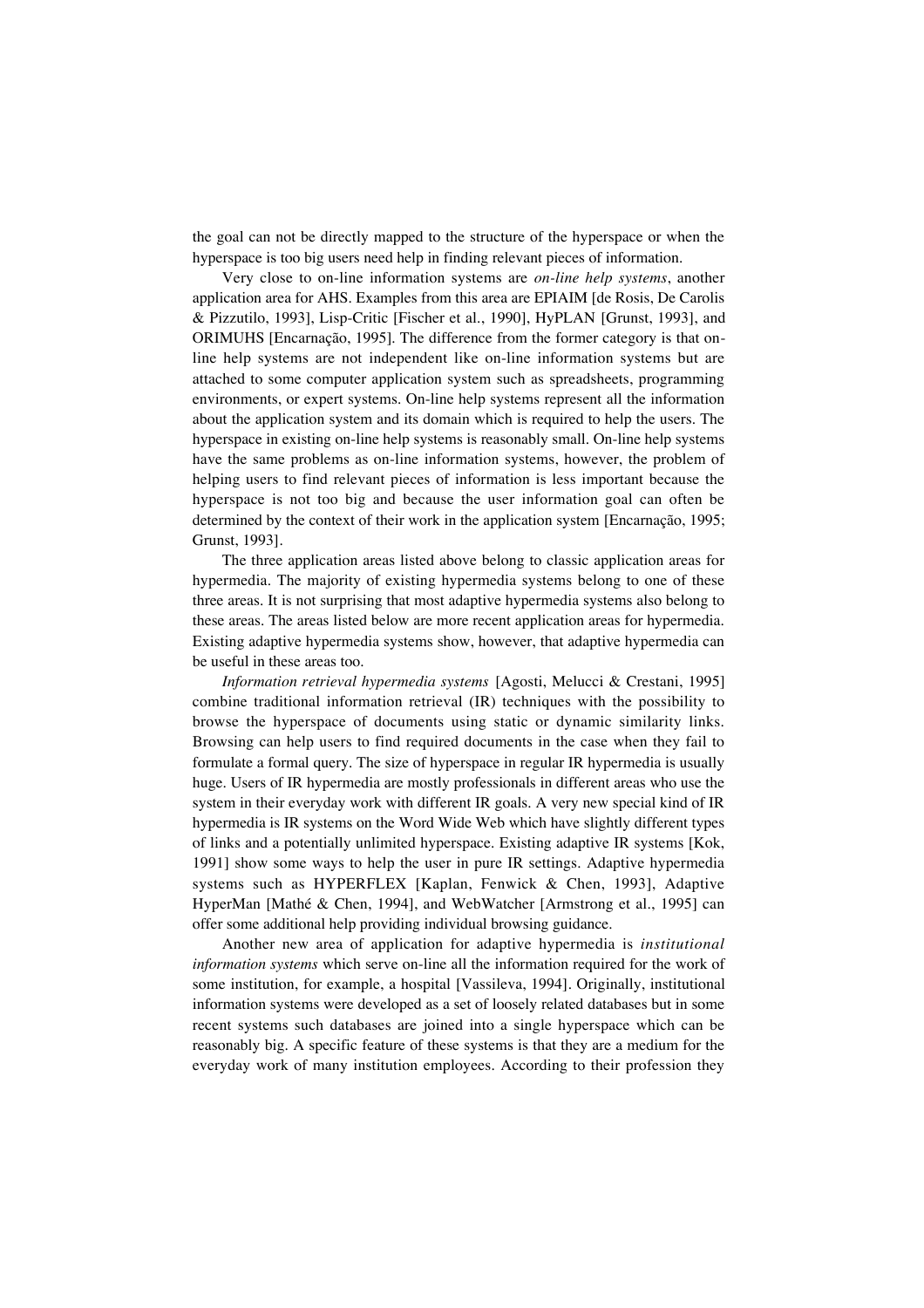may always use a specific area of hyperspace, and according to their current working goal may need access to a very small subset of it. In this situation the large number of existing navigation opportunities distracts them from their primary work.

It is worthy to mention that all five listed application areas are not completely different. Some of them are pairwise similar and share the same problems. These pairs are: IR hypermedia and on-line information systems, on-line information/help systems and educational hypermedia, educational hypermedia and institutional hypermedia, institutional hypermedia and information space management systems. Also, the difference between neighboring areas is not always clear cut and some systems belong to both areas, for example, Hypadapter [Hohl, Böcker  $\&$ Gunzenhäuser, 1996] and HYPERCASE [Micarelli & Sciarrone, 1996] share features of educational hypermedia and on-line information systems, and HYPERFLEX shares features of on-line information systems and IR hypermedia.

**Table 1.** Existing adaptive hypermedia systems classified according their application.

| Anatom-Tutor [Beaumont, 1994],                     |
|----------------------------------------------------|
| C-Book [Kay & Kummerfeld, 1994],                   |
| ELM-ART [Schwarz, Brusilovsky & Weber, 1996],      |
| ISIS-Tutor [Brusilovsky & Pesin, 1994],            |
| ITEM/PG [Brusilovsky, Pesin & Zyryanov, 1993],     |
| HyperTutor [Pérez, Gutiérrez & Lopistéguy, 1995],  |
| Manuel Excel [de La Passardiere & Dufresne, 1992], |
| SHIVA [Zeiliger, 1993],                            |
| SYPROS [Gonschorek & Herzog, 1995]                 |
| Hypadapter [Hohl, Böcker & Gunzenhäuser, 1996]     |
| HYPERCASE [Micarelli & Sciarrone, 1996],           |
| KN-AHS [Kobsa, Müller & Nill, 1994],               |
| MetaDoc [Boyle & Encarnacion, 1994],               |
| PUSH [Höök et al., 1996]                           |
| EPIAIM [de Rosis, De Carolis & Pizzutilo, 1993],   |
| HyPLAN [Grunst, 1993],                             |
| Lisp-Critic [Fischer et al., 1990],                |
| ORIMUHS [Encarnação, 1995]                         |
| Adaptive HyperMan [Mathé & Chen, 1994],            |
| HYPERFLEX [Kaplan, Fenwick & Chen, 1993],          |
| WebWatcher [Armstrong et al., 1995]                |
| Hynecosum [Vassileva, 1994]                        |
|                                                    |
|                                                    |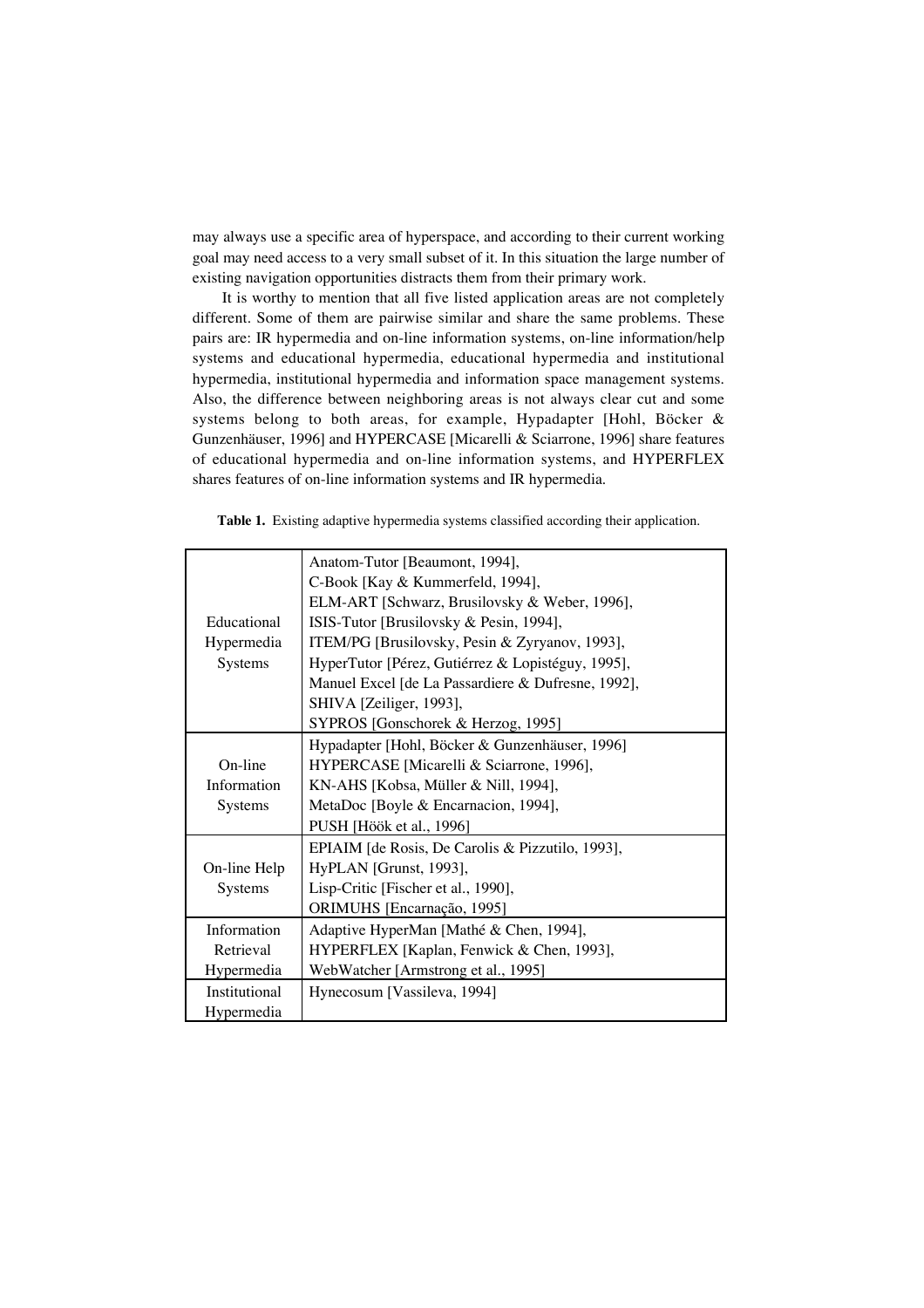### **4 What Can Be Adapted in Adaptive Hypermedia?**

In adaptive hypermedia, the space for adaptation is quite limited: there are not so many features which can be altered. At some level of generalization, hypermedia consists of a set of nodes or "pages" connected by links. Each page contains some local information and a number of links to related pages. These links can appear within the content of a page, on a separate menu, or on a separate local map. Hypermedia systems can also include an index and a global map which provide links to all accessible pages. What can be adapted in adaptive hypermedia are the content of regular pages (content-level adaptation) and the links from regular pages, index pages, and maps (link-level adaptation). As a rule, content-level adaptation is used to solve the problem of hypermedia systems which are used by different classes of users, while link-level adaptation is used to provide some kind of navigation support and prevent users from getting lost in hyperspace. We distinguish content-level and link-level adaptation as two different ways of hypermedia adaptation and call the first one *adaptive presentation* and the second one *adaptive navigation support*.

### **4.1 Adaptive Presentation**

The idea of various adaptive presentation techniques is to adapt the content of a page accessed by a particular user to the current knowledge level, goals, and other characteristics of the user. For example, a qualified user can be provided with more detailed and deep information while a novice can receive additional explanations. Existing adaptive presentation techniques are not really different from a "what can be adapted" point of view: the visible result of adaptation is that different users in different time may get different text as the content of the same page. That is why we group all these techniques into one *technology* which we call adaptive text presentation technology. Most of the early work on adaptive hypermedia was centered around adaptive text presentation [Beaumont, 1994; Boyle & Encarnacion, 1994; Brusilovsky, 1992; de Rosis, De Carolis & Pizzutilo, 1993; Fischer et al., 1990].

### **4.2 Adaptive Navigation Support**

The idea of adaptive navigation support techniques is to help users to find their paths in hyperspace by adapting the style of link presentation to the goals, knowledge, and other characteristics of an individual user. Adaptive navigation support techniques can be classified in several groups according to the method they use to adapt presentation of links. We consider these groups of techniques as different technologies for adapting link presentation. The most popular technologies are direct guidance, sorting, hiding, and annotation.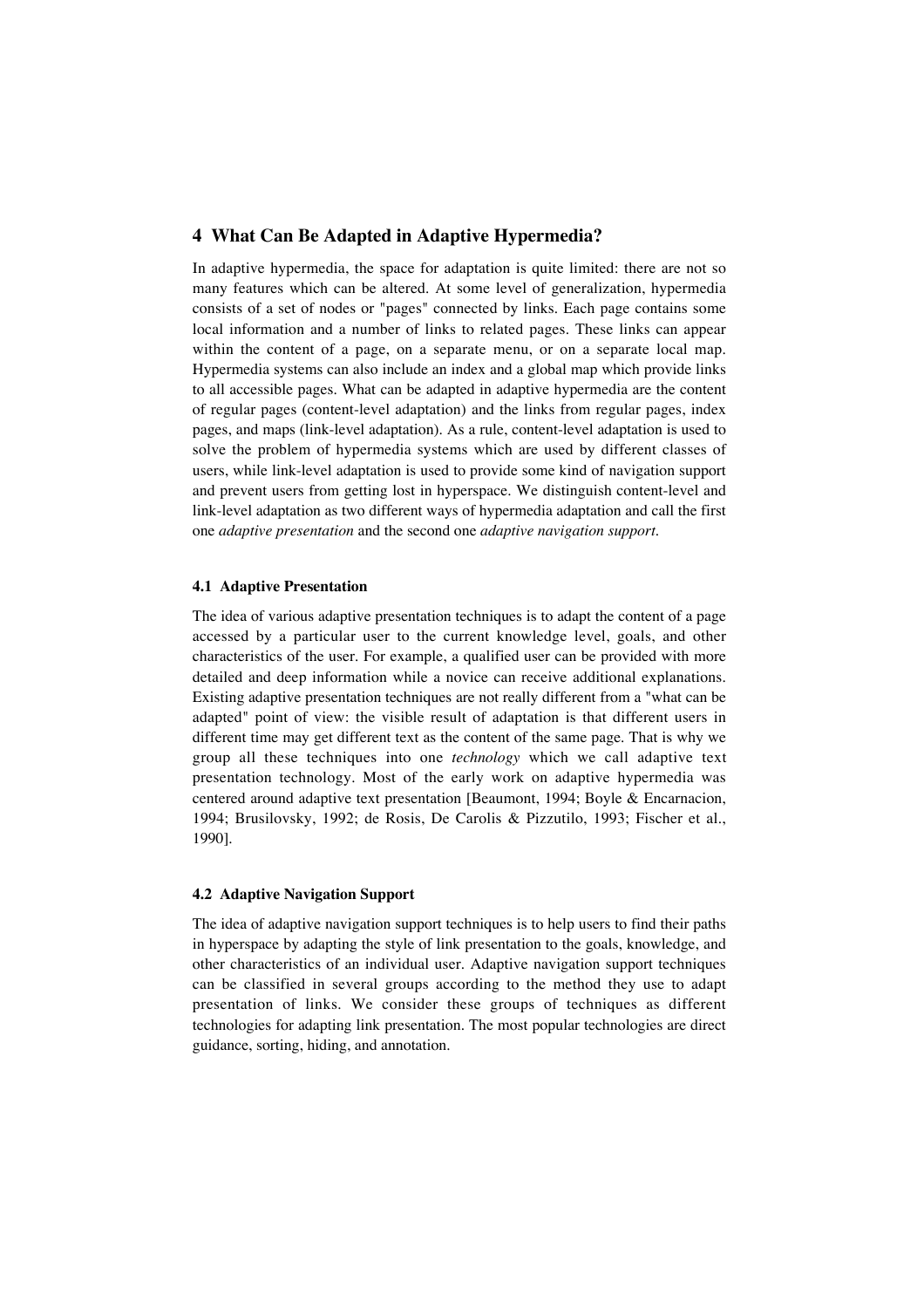*Direct guidance* is the most simple technology of adaptive navigation support. Direct guidance can be applied in any system which can decide what is the next "best" node for the user to visit according to the user's goal and other parameters represented in the user model. To provide direct guidance, the system can outline visually the link to the "best" node as is done in Web Watcher [Armstrong et al., 1995], or present an additional dynamic link (usually called "next") which is connected to the "best" node as in ISIS-Tutor [Brusilovsky & Pesin, 1994], SHIVA [Zeiliger, 1993], and HyperTutor [Pérez, Gutiérrez & Lopistéguy, 1995]. A problem of direct guidance is that it provides no support for the users who would not like to follow the system's suggestion. Direct guidance is useful but it has to be used together with a "more supportive" technology.

The idea of *adaptive ordering* technology is to sort all the links of a particular page according to the user model and a user-valuable criteria: the closer to the top, the more relevant the link is. Adaptive ordering has a limited applicability: it can be used with non-contextual links, it can hardly be used for indexes and content pages (which usually have a stable order of links), and it can never be used with contextual links and maps. Another problem with adaptive ordering is that this technology makes the order of links non-stable: it may change each time the user enters the page. At the same time, some recent research shows that the stable order of options in menus is important for novices [Debevc, Rajko & Donlagic, 1994; Kaptelinin, 1993]. However, this technology appears to be useful for information retrieval (IR) applications [Armstrong et al., 1995; Kaplan, Fenwick & Chen, 1993; Mathé & Chen, 1994]. Experimental research [Kaplan, Fenwick & Chen, 1993] showed that adaptive ordering can significantly reduce navigation time in IR applications where each page can have many non-contextual links.

The idea of *hiding* technology is to restrict the navigation space by hiding links to "not relevant" pages. The page can be considered as not relevant for several reasons: for example, if it is not related to the user's current goal [Brusilovsky & Pesin, 1994; Grunst, 1993; Höök et al., 1996; Mathé & Chen, 1994; Vassileva, 1994] or if it presents material which the user is not yet prepared to understand [Brusilovsky & Pesin, 1994; Gonschorek & Herzog, 1995; Pérez, Gutiérrez & Lopistéguy, 1995]. Hiding protects users from the complexity of the unrestricted hyperspace and reduces their cognitive overload. Hiding has a wide applicability: it can be used with all kinds of non-contextual, index, and map links by hiding buttons or menu items [Brusilovsky & Pesin, 1994], and with contextual links by transferring "hot words" into normal text [Gonschorek & Herzog, 1995; Pérez, Gutiérrez & Lopistéguy, 1995]. Hiding has, however, another problem: as noted by some psychologists, hiding can provoke the forming of incorrect mental models of the hyperspace.

The idea of *adaptive annotation* technology is to augment the links with some form of comments which can tell the user more about the current state of the nodes behind the annotated links. These annotations can be provided in textual form [Zhao, O'Shea & Fung, 1993] or in the form of visual cues using, for example, different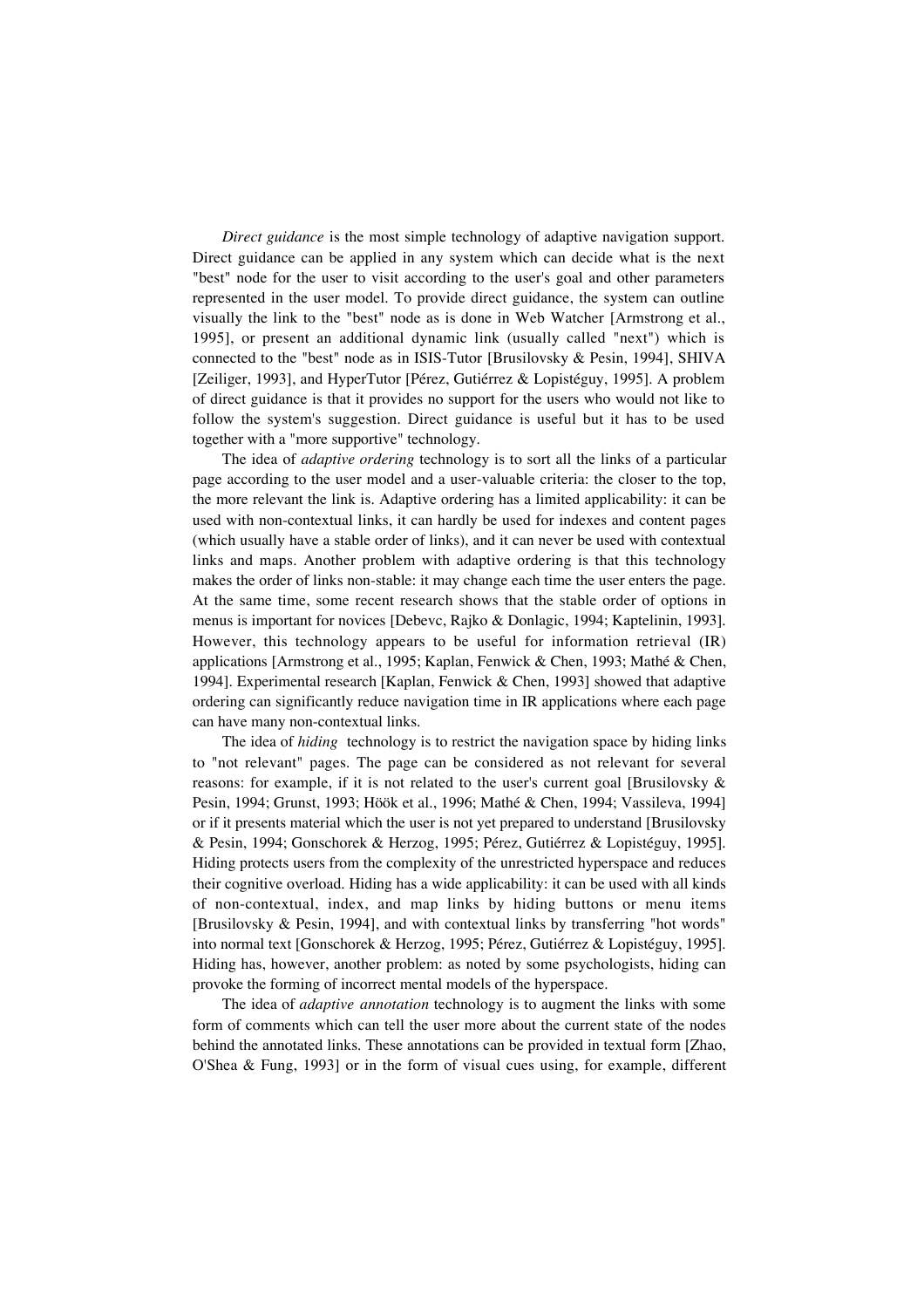icons (Manuel Excel, ELM-ART), colors (ITEM/PG, ISIS-Tutor), font sizes (Hypadapter), or font types (ELM-ART). Link annotation is known as an effective way of navigation support in hypermedia [Zhao, O'Shea & Fung, 1993]. The typical kind of annotation considered in traditional hypermedia is static (user independent) annotation. Adaptive navigation support can be provided by dynamic user modeldriven annotation. Adaptive annotation in its simplest history-based form (outlining the links to previously visited nodes) has been applied in some hypermedia systems including several World-Wide Web browsers. Even this simplest form of adaptive annotation which can distinguish only two states of links (links to visited/not visited nodes) appears to be quite useful. Current adaptive hypermedia systems (ISIS-Tutor, ELM-ART) can distinguish and annotate differently up to six states on the basis of the user model. Annotation is a very relevant way of adaptive navigation support. Annotation can be naturally used with all possible forms of links. This technique supports the stable order of links and avoids problems with incorrect mental maps. At the same time, annotations do not restrict cognitive overload as much as hiding does, but the hiding technology can be quite well simulated by the annotation technology using a kind of "dimming" instead of hiding for "not relevant" links.

Direct guidance, sorting, hiding, and annotation are the primary technologies for adaptive navigation support. Most existing adaptation techniques use exactly one of these ways to provide adaptive navigation support. However, these technologies are not contradictory and can be used in combinations. For example, ISIS-Tutor uses direct guidance, hiding, and annotation and Hypadapter uses sorting, hiding, and annotation. In particular, the direct guidance technology can be naturally used in combination with any of the three other technologies.

### **5 Models for Adaptive Hypermedia: The First Generalization**

Existing adaptive hypermedia systems are designed for different applications and look quite different externally. However, a careful analysis helps us to find a deep similarity between internal structures of different adaptive hypermedia systems. This similarity becomes clear after some generalization which is introduced below.

#### **5.1 The Domain Model and the User Knowledge Model**

The heart of many adaptive hypermedia systems is a set of domain concepts. These concepts can be named differently in different systems - topics, knowledge elements, objects, learning outcomes, but in all the cases they are just elementary pieces of knowledge for the given domain. Depending on the domain and the application area, the concepts can represent bigger or smaller pieces of domain knowledge. This set of domain concepts is usually referred to as *the domain model.* An independent set of concepts is the simplest form of domain model. We call it *a level one model.* Such a model is used in some AHS (SHIVA, MetaDoc). Other AHS use a more advanced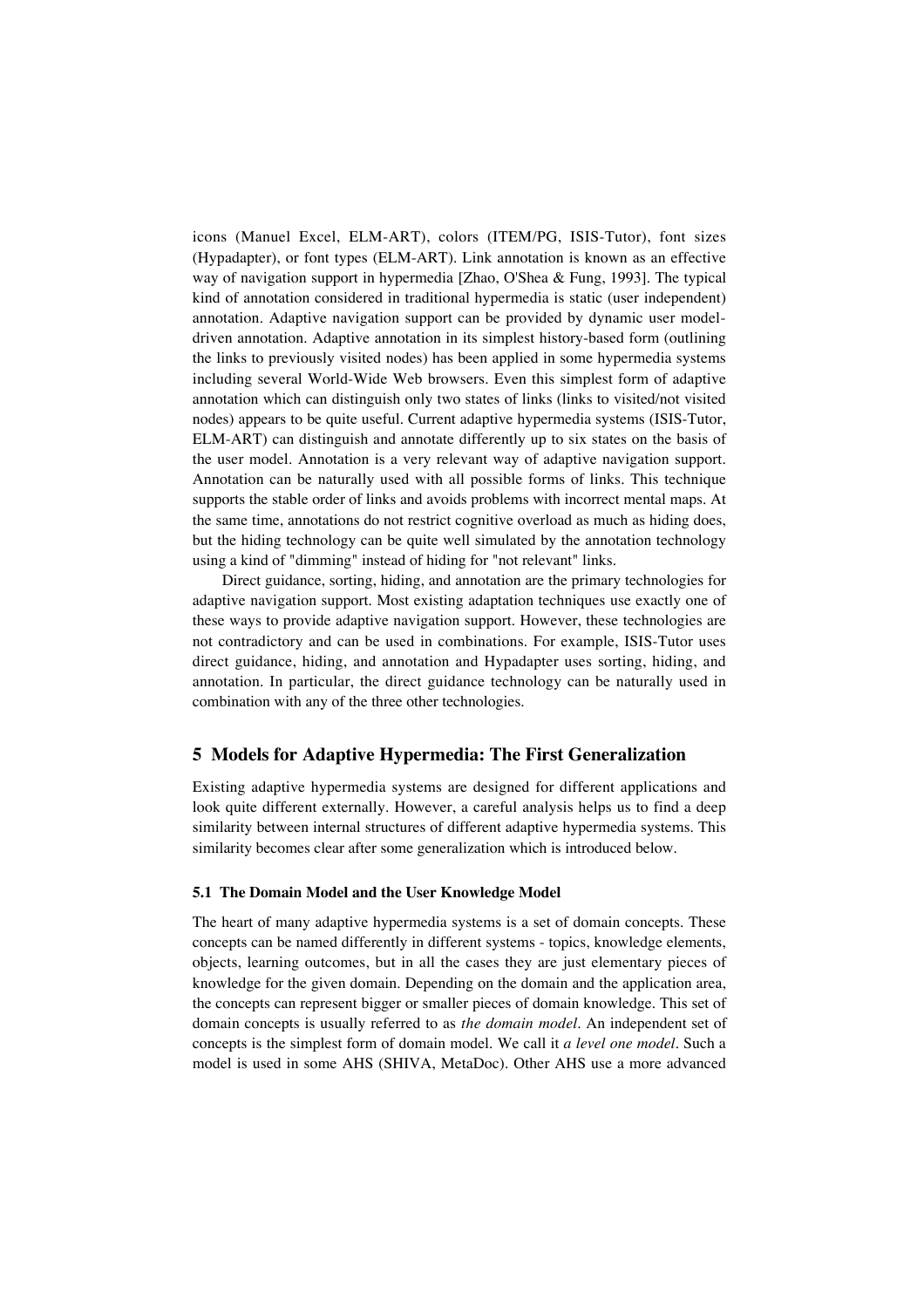domain model where the concepts are related to each other thus forming a kind of semantic network. This network represents the structure of the domain covered by a hypermedia system. We call a network domain model *a level two model.*

Most existing AHS distinguish several types of concepts which represent different kinds of knowledge elements or objects and several kinds of links which represent different kinds of relationships between concepts. For different systems the kinds of concepts are usually different because they depend on the domain and the design choices. The choice of links is more limited. The kinds of links which are popular in many systems are classic conceptual links like "is-a" (Hypadapter, EPIAIM, PUSH, Anatom-Tutor, KN-AHS, ITEM/PG, ELM-ART) and structural links like "part-of" (PUSH, Anatom-Tutor, ELM-ART). Educational systems often use prerequisite links between concepts which represent the fact that one of the related concepts has to be learned before another (ITEM/IP, SHIVA, HyperTutor).

In some systems with a level two model the concepts are real atoms which do not have any internal structure (MetaDoc, KN-AHS, SHIVA); however, AH systems often use a more advanced frame-like knowledge representation, i.e., represent an internal structure of each concept as a set of attributes where different kinds of topics usually have different sets of attributes (Hypadapter, EPIAIM, PUSH, Anatom-Tutor, ISIS-Tutor, ITEM/PG, ELM-ART, HyperTutor). We call such a frame-based domain model *a level three model.*

One of the most important functions of the domain model is to provide a structure for representation of the user's domain knowledge. For each domain model concept, an individual user knowledge model stores some value which is an estimation of the user knowledge level on this concept. This can be a binary value  $(known - not known)$ , a qualitative value (good-average-poor), or a quantitative value, such as the probability that the user knows the concept. This type of model, which is called an *overlay model,* is most often used in AH systems. An overlay model of user knowledge can be represented as a set of pairs "concept - value", one pair for each domain concept. The overlay model is powerful and flexible, it can measure independently the user's knowledge of different topics.

#### **5.2 Three Approaches to Organization of Adaptive Hypermedia Systems**

The domain model and the user knowledge model introduced above provide a generalized level for describing the knowledge structure used in many AH systems. This generalization enables us to reveal a similarity between different AH systems. We have found that almost all existing AH systems which can adapt to the user domain knowledge level can be classified into three groups. Systems from the same group have similar hyperspace structure and share specific adaptation techniques which are based on this structure. The key feature we use to classify a system into one of these groups is the relationship between domain model concepts and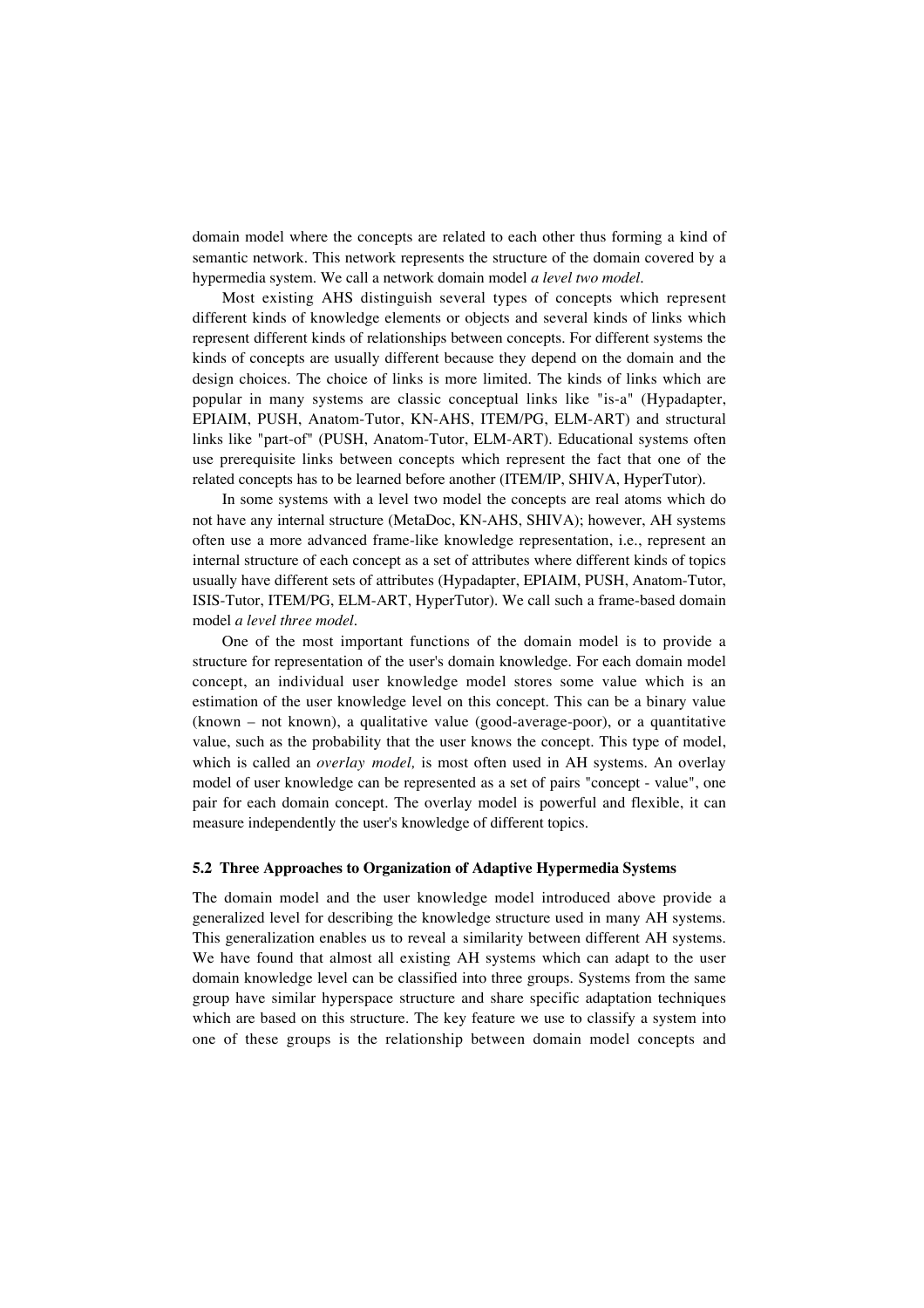hypermedia pages. Three different ways of connecting the concepts with the hypermedia pages define three basic approaches to organization of AH systems.

### **Page Indexing**

The first way is to index all hypermedia pages with domain model concepts which are related to the content of the page. This way is especially popular in educationoriented hypermedia systems (Lisp-Critic, ISIS-Tutor, ELM-ART, SHIVA). There are two major types of indexing: content-based indexing and prerequisite-based indexing. With content-based indexing, a concept is included in a page index if some part of this page presents the piece of knowledge designated by the concept (SHIVA, ISIS-Tutor, ELM-ART). With prerequisite-based indexing, a concept is included in a page index if a student has to know this concept to understand the content of the page (Lisp Critic, ELM-ART). A more general method to index the pages with concepts is to add the role for each concept in the page index, i.e., to specify the type of the relationship between a concept and a page. In particular, the concept can be a content concept or a prerequisite concept. This method is used in ELM-ART which distinguishes several different roles for concepts, including the above two.

Page indexing is a relatively simple mechaizm. It can be applied even with a level one domain model when the domain concepts have no internal structure and there are no links between them. At the same time, indexing is a very powerful mechaizm, because it provides the system with knowledge about the content of its pages. It opens the way for several adaptation techniques. With content-based indexing, the system knows which concepts are presented on a page. It can be used by a direct guidance technique to recommend the most relevant page to read about a particular topic (SHIVA, ISIS-Tutor). It can also be used by an annotation technique to show the educational state of the page. For example, ELM-ART and ISIS-Tutor distinguish and annotate the following cases differently: the page is not ready to be learned (it contains concepts which have unlearned prerequisite concepts), the page is recommended (it contains concepts which are a part of the current learning goal). With a prerequisite-based indexing technique, the system knows which concepts have to be learned before starting to learn the page itself. This knowledge can be used to support adaptive presentation. For example, when LISP-Critic presents a page which has unknown prerequisite concepts, it inserts explanations of all the unknown concepts before the main content of the page. Alternatively, this knowledge can be used by a hiding technique. For example, ISIS-Tutor can hide the pages which have unlearned prerequisite concepts.

#### **Fragment Indexing**

The second approach is to divide the content of the hypermedia page into a set of fragments and to index some (or even all) of these fragments with domain model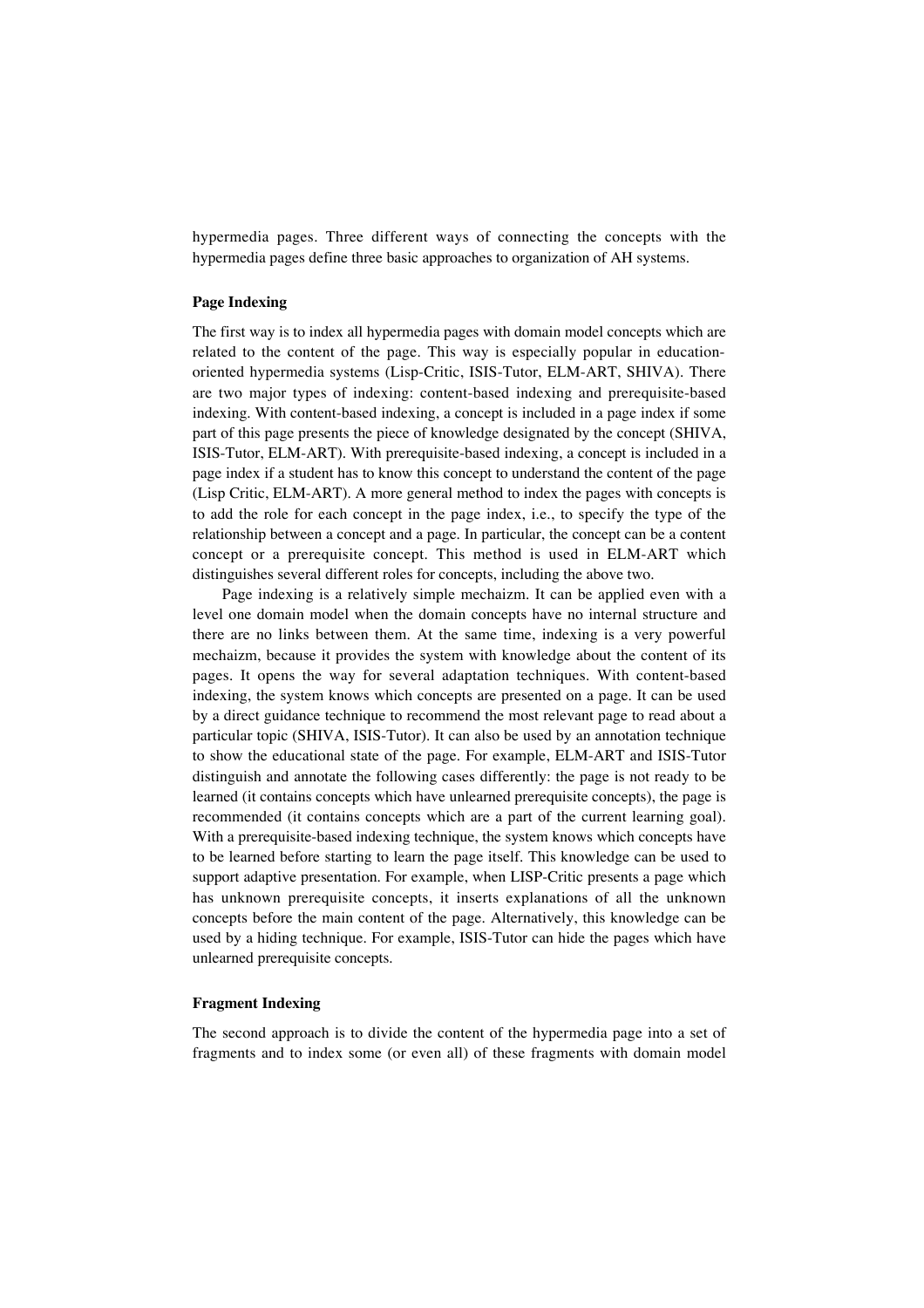concepts which are related to the content of this fragment (Anatom-Tutor, KN-AHS, MetaDoc). This approach is somewhat similar to the previous one. Similarly, it can be applied even with a level one domain model. The difference is that indexing is done on a more fine-grained level. Sometimes very small text fragments are used, so it is often possible to use exactly one concept to index a fragment. It gives the system a more fine-grained knowledge about the content of the page: the system knows what is presented in each indexed fragment. This knowledge can be effectively used for advanced adaptive presentation. Depending on the level of user knowledge about the concepts presented in a particular fragment, the system can hide this fragment from the user (MetaDoc, KN-AHS) or use an alternative way to present this fragment (Anatom-Tutor).

A good example is provided by MetaDoc, the first system which implements this approach to hypertext organization. MetaDoc not only indexes some text fragments with related concepts, but also distinguishes three types of fragments: general text, additional explanations, and low level details. The system decides whether to present the text fragment to the user or to hide it depending on the user's level of knowledge of the indexing concepts. A user with good knowledge of a particular concept will always get additional explanations of this concept (which can be boring for that user) hidden and all low level details presented. On the contrary, the user with poor knowledge of a concept will always get additional explanations of this concept and all low level details (too complicated for that user) will be hidden. The user with medium level knowledge will see both kinds of text fragments.

### **Knowledge-based Approach**

The third way (which we call *knowledge-based approach*) is quite different from the first two. With the knowledge-based approach, a hypermedia network is built as a visualized and externalized domain model network. Each concept of the domain model network is represented by a node of the hyperspace, while the links between the concepts constitute main paths between hyperspace nodes. Thus the structure of the overall hyperspace resembles the structure of the domain knowledge. With this mechanism, each concept corresponds either to one hypermedia page (Hypadapter, EPIAIM, ISIS-Tutor, ITEM, ELM-ART) or (when the amount of information to present about the concept is too large) to one hyperdocument (PUSH, HyperTutor). The content of a page or a hyperdocument representing a concept can be prepared directly in a text form (ISIS-Tutor, PUSH, HyperTutor). However, most often it is not stored in an external format, but generated on-the-fly from the frame-based internal representation of domain concepts (ITEM/PG, Hypadapter, EPIAIM, ELM-ART).

The knowledge-based approach sets the strongest requirements for the domain model. It always requires a level two model with established links between concepts. To use all its potential knowledge-based approach requires a level three model which represents internal structure of the concepts. Unlike the two previous approaches, this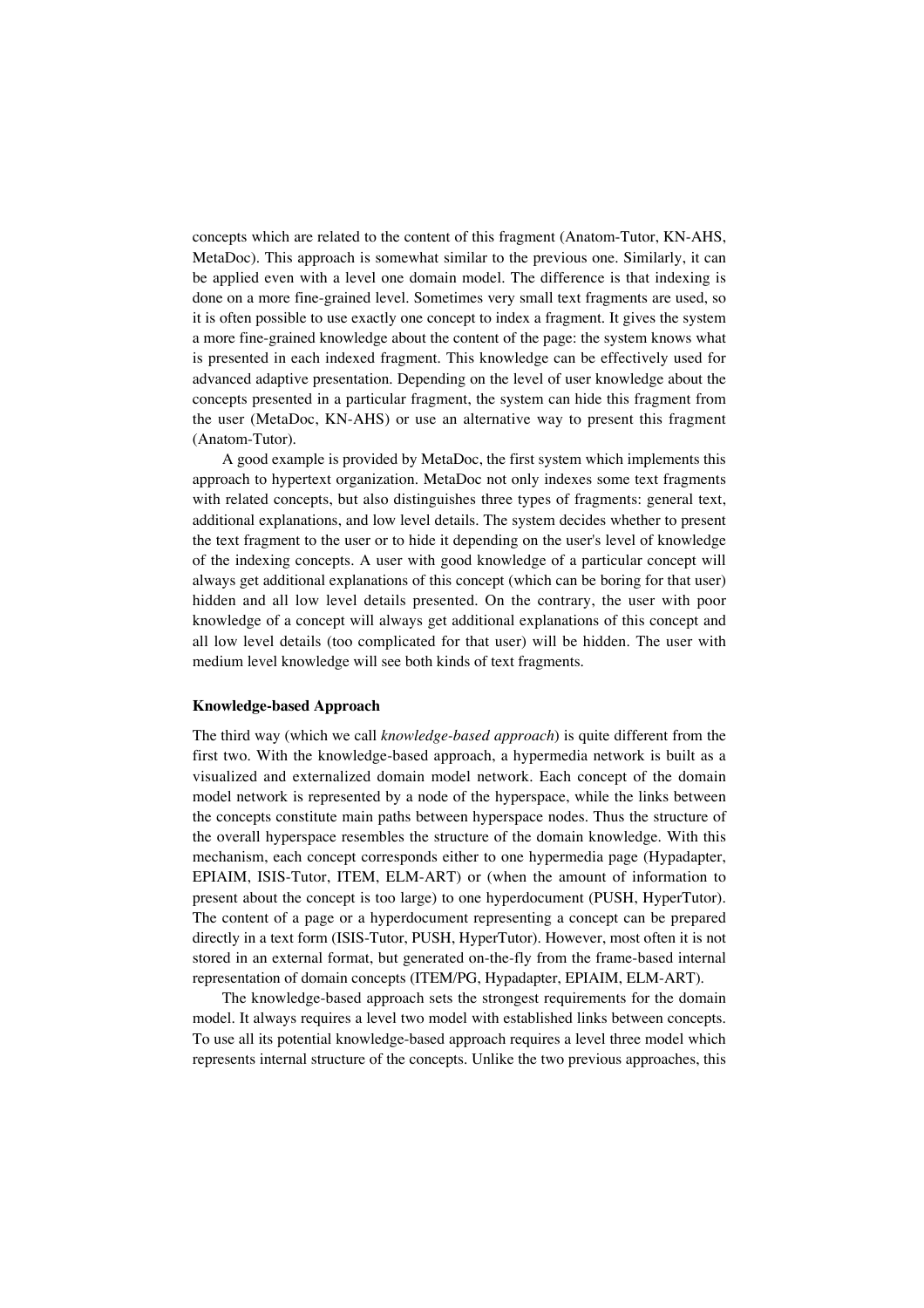one can not be used "post-hoc" to turn an existing traditional hypermedia system into an AH system. It has to be used from the early steps of a hypermedia system design. However, this approach is the most powerful one and provides the best opportunities for adaptation. With knowledge-based approach, the system knows exactly the type and content of each page and the type of each link. This knowledge can be used by various adaptive navigation support techniques. Annotation is the most suitable technology here. For example, ISIS-Tutor and ELM-ART use different kinds of link annotation to show the current educational state of the concept (not known, known, well-known), to show that the page is not ready to be learned, and to stress that it is a part of the learning goal. Hiding technology can be used in the same context to hide the links to concept pages with unlearned prerequisites (ISIS-Tutor, HyperTutor), or concept pages which do not belong to the current educational goal (ISIS-Tutor).

AHS which use the level three domain model can provide a very sophisticated adaptive presentation by generating pages from concept frames. The most powerful known adaptive presentation techniques (which we call frame-based adaptation) is used in Hypadapter and EPIAIM. These systems use a level three domain model. The strategy of adaptation is defined by a flexible rule-based formalism. Hypadapter has a set of independent "attribute" rules based on the student model. These rules are used to decide whether to present a particular attribute and to calculate its importance. Selected attributes of the frame are ordered by importance and presented to the user. EPIAIM provides an intermediate level for decision making: the presentation schemes. Each schema is just an ordered subset of attributes to present. A set of user model-based rules is used to select the most relevant schema, which is then used to control the concept presentation. Both systems store in different frame slots two or more versions of concept description oriented for users with different knowledge and some additional information about a concept. Thus each user can get the most relevant version of concept description during the presentation.

#### **5.3 Mixing the Approaches**

The three above approaches are the basic ones for the organization of hyperspace in AH systems. These approaches, however, do not contradict each other. Moreover, they are really complimentary because they are based on the same domain and user models. Using more than one approach opens the way to use more adaptation techniques because each approach supports its own set of techniques. At present, we know of very few systems which use more then one approach. For example, ISIS-Tutor uses a knowledge-based approach to build a part of the hyperspace representing the concepts of a programming language. Another part of the hyperspace (where the pages are problems and examples) is organized by indexing pages with concepts. This organization lets ISIS-Tutor to use the adaptation techniques from two corresponding groups. ELM-ART, which is based on the same ideas as ISIS-Tutor, uses all three approaches. In addition to concept pages and problem pages it has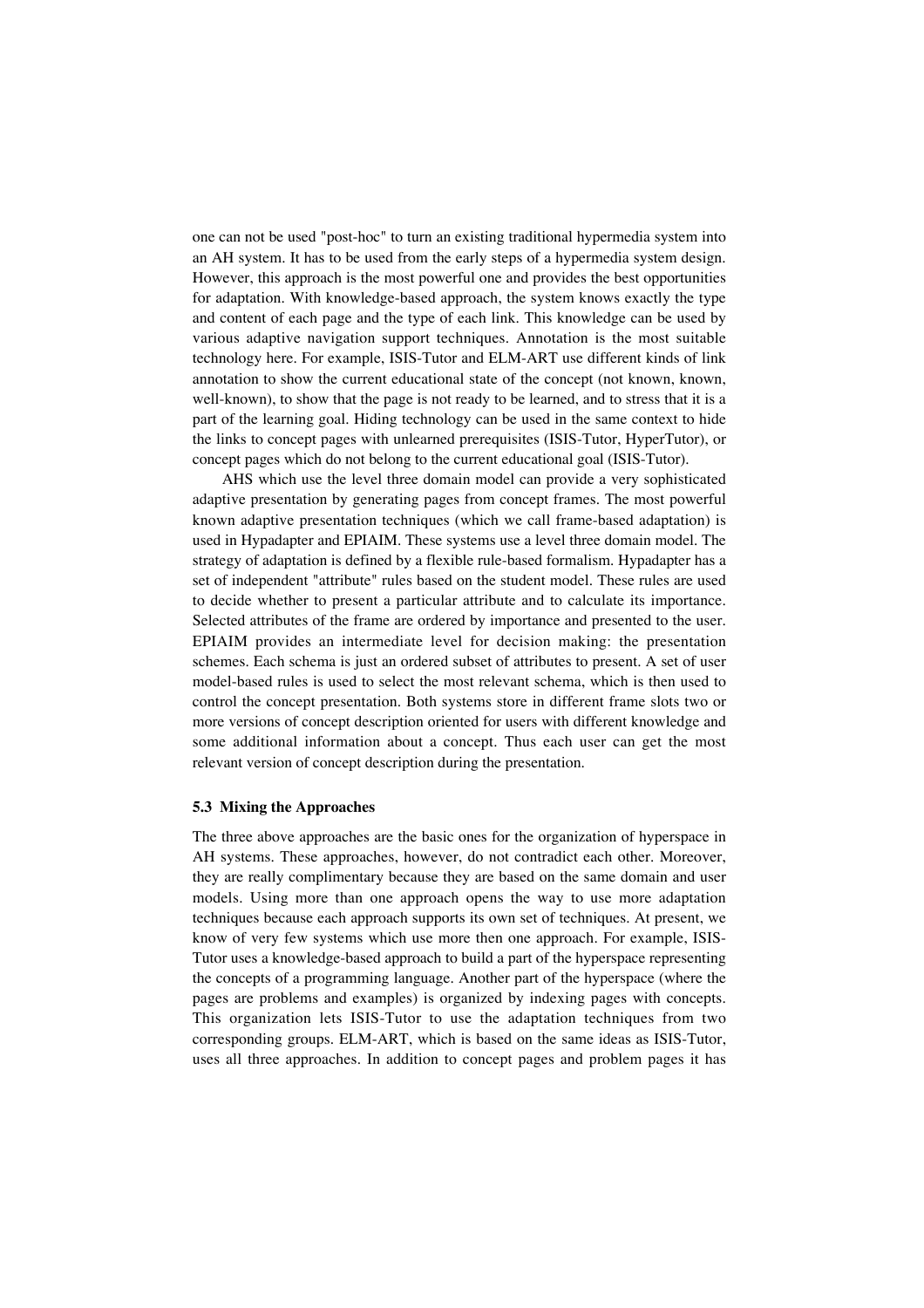another kind of page - sections from a programming textbook. To represent the internal structure of these sections, ELM-ART uses fragment indexing with concepts.

### **6 Generalized Models: The Second Generalization**

A generalized model-based view of different AH systems helps us to find close similarities between systems which initially look very different. However, this generalization is based on a domain model and covers only the systems which represent and use for adaptation the domain knowledge of the user. User knowledge is an important part of a user model, but not the only part. A user model can represent user goals, backgrounds, and other individual features. Many AH systems use this information for adaptation. To reveal the similarities between these systems and the systems covered by our first generalization, we suggest below a second generalization which can cover almost all existing AH systems.

#### **6.1 Beyond User Knowledge: User Models in Adaptive Hypermedia Systems**

The user's current goal is usually modeled by a mechanism similar to overlay knowledge modeling. As a rule, each system supports a set of possible user goals or tasks which it can recognize (HyPLAN, Orimuhs, PUSH, HYPERCASE, Hynecosum, HYPERFLEX). In some cases, the set of goals is very small and the goals are not related to each other (PUSH, HYPERFLEX). To model the current user goal, the system includes one of these goals into the user model. More advanced goalbased systems (Hynecosum, ORIMUHS, HyPLAN) use a more advanced representation of possible goals and current user goals. The most advanced representation of possible user goals is a hierarchy (a tree) of tasks (Hynecosum) which is quite similar to a level two domain model. The most advanced representation of current user goals is a set of "goal-value" pairs where the value is usually the probability that the corresponding goal is the current goal of the user (ORIMUHS, HYPERCASE, HyPLAN). It is very similar to the overlay knowledge model.

Individual features of a user such as background or experience, are usually modeled by a stereotype user model (MetaDoc, Anatom-Tutor, Hypadapter, EPIAIM, C-Book). A stereotype user model distinguishes several typical or "stereotype" users. For each dimension of user modeling the system can have a set of possible stereotypes. For example, MetaDoc uses two dimensions of classification and two sets of stereotypes (novice - beginner - intermediate - expert): one to represent the user's experience on general computer concepts, another to represent the user's experience with UNIX. A particular user is usually modeled by assigning this user to one of the stereotypes for each dimension of classification (for example, intermediate for general computer concepts and novice for UNIX). Stereotype user models can be represented as a set of pairs "stereotype-value", where the stereotype can be an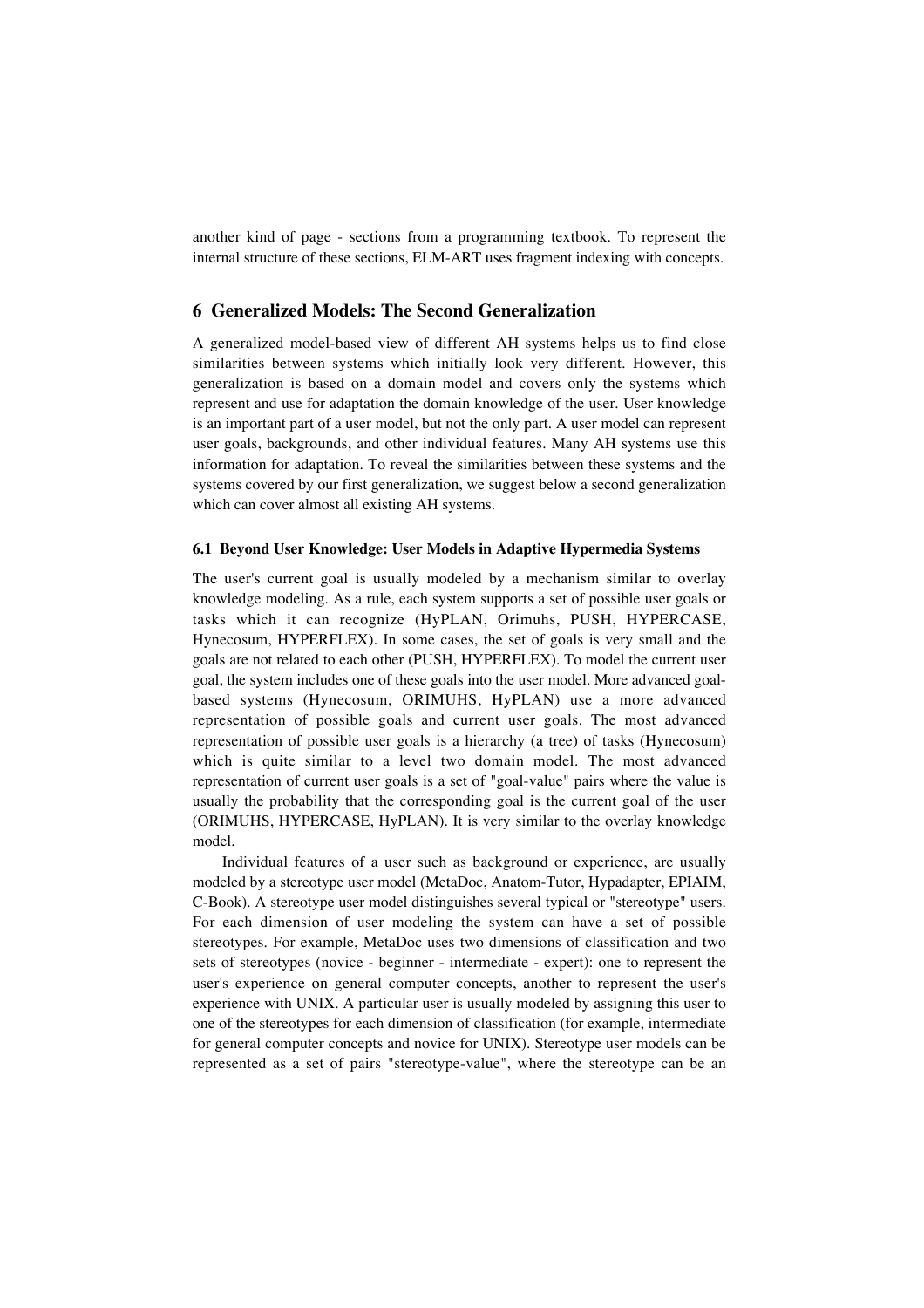experience stereotype, a background feature such as profession (EPIAIM), a prospect (Anatom-Tutor), or native language (C-Book). The value of each pair can either be "true" or "false" (which means that the user belongs or does not belong to the stereotype) or some probabilistic value (which represents the probability that the user belongs to the stereotype).

#### **6.2 Generalized Models**

It is easy to notice that the ways used to represent knowledge, goals, and individual features of the user are quite similar. Each of these representations is based on a space of possible characteristics (a domain model, a set of possible goals, or a set of possible stereotypes). The individual model of knowledge, goals, and features can be represented as a set of pairs "element-value" where the elements belong to the corresponding space. We suggest that a generalized domain model and a generalized overlay model to be considered. A generalized domain model is a set of *aspects* in which the aspects are all representabe characteristics of the user such as domain concepts, domain tasks and goals, and possible stereotypes. A generalized overlay user model is a set of pairs "aspect-value" in which the value in each pair can be "true" or "false" (indicating if the user has this characteristic) or some qualitative or quantitative value.

On the suggested level of generalization it is easy to find deep similarities between very different AH systems. It is interesting, that the three introduced groups of AH systems, each with different relationships between concepts and pages and with different hyperspace organization can be used to classify almost all existing AH systems if we let aspects be used as concepts to index pages and fragments or to form part of the hyperspace. As previously, systems from the same group will have a similar hyperspace structure and share specific adaptation techniques which are based on this structure.

Let us consider some goal-based and stereotype-based systems from this point of view. A relevant example for stereotypes is page indexing with user stereotypes (EPIAIM, Anatom-Tutor, ORIMUHS, C-Book). It is structurally similar to contentbased indexing. The adaptation methods are also similar: this knowledge is used to select a page for a particular stereotype in exactly the same way as content-based indexing is used by a direct guidance technique to select a page containing a particular concept in ISIS-Tutor. An example of page indexing with relevant user tasks is provided by (Hynecosum). This knowledge is used in Hynecosum for adaptive hiding of non-relevant pages (i.e., pages which are not related to the current task) in the same way as it is usually done with concept indexing in ISIS-Tutor. An example of indexing page fragments with relevant user goals is provided by PUSH. Such indexing provides knowledge concerning which page fragments are relevant for a particular goal and which are not. This knowledge is used for content adaptation to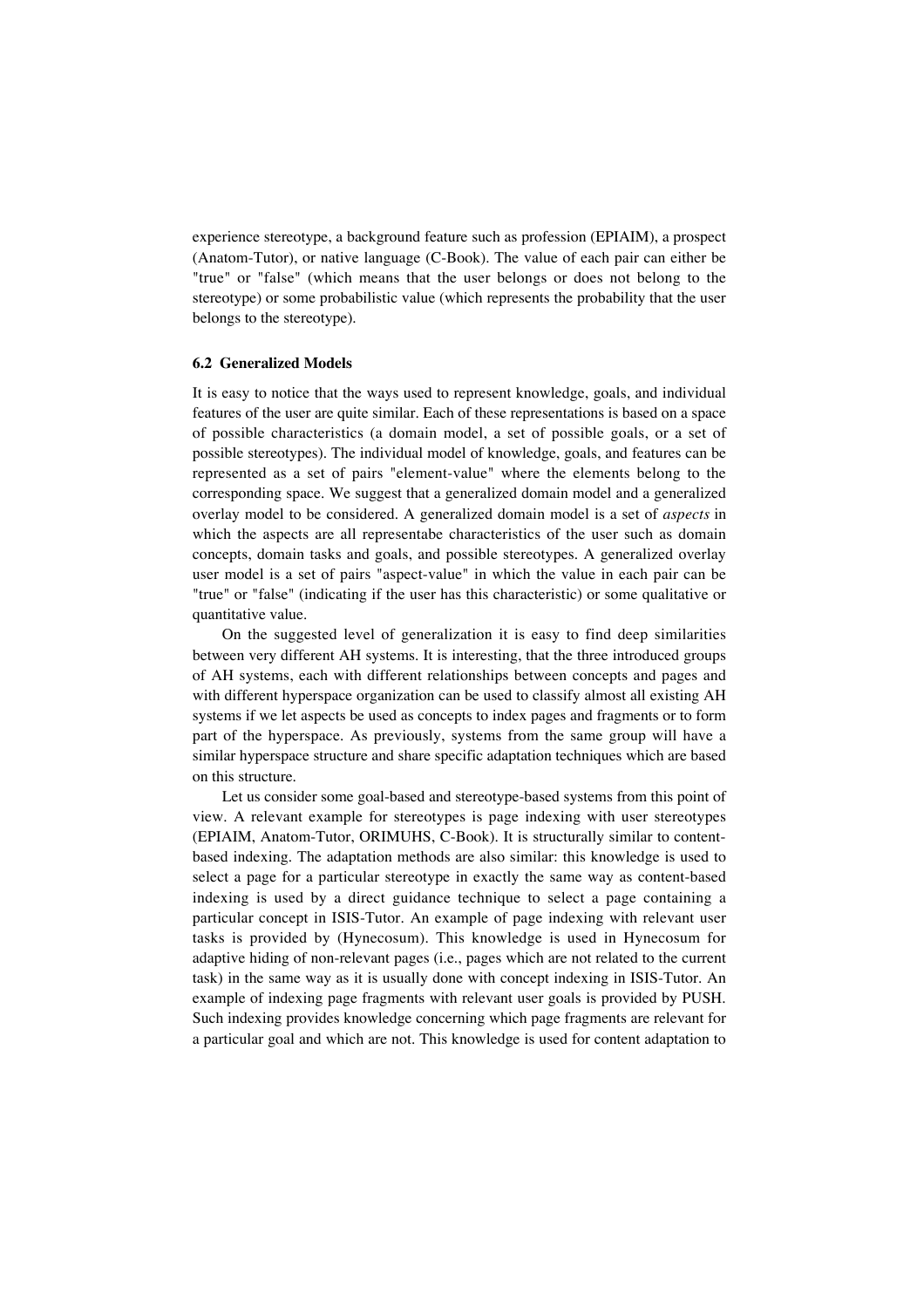present relevant text fragments and hide non relevant in the same way it is done for domain concepts in MetaDoc.

### **6.3 Mixing the Approaches**

On the second level of generalization, we can find more systems which use several approaches. It is interesting, that different approaches are often used in the same system to work with different types of aspects. For example, Anatom-Tutor uses page indexing for backgrounds and fragment indexing for domain concepts. PUSH uses fragment indexing for goals and a knowledge-based approach for domain concepts. EPIAIM uses knowledge-based approach for domain concepts and page indexing for backgrounds.

## **Conclusions**

This paper represents an attempt to analyze and to generalize the experience gained in the area of adaptive hypermedia. Our goal was to present this new area of research to a hypermedia-oriented audience by providing some systematization and generalization of the work done to date. In the first part of the paper, we tried to answer the most important questions: why and where do we need adaptive hypermedia systems and what can be adapted in these systems. In the generalization part we have introduced in two steps a generalized symmetric view on the different kinds of knowledge used in existing AHS. We consider such a view as very fruitful. This view enables us to find close similarities between systems which initially look very different. Using this view we were able to uncover three basic approaches to hyperspace structuring and three groups of adaptation techniques which were applied in nearly all existing AHS. We hope that our analysis and the proposed generalized symmetric view will be helpful for the designers of new AHS. The information provided in this paper can help them to select a proper way for hyperspace structuring and to design a set of adaptation techniques. We expect that our generalized view will help them to uncover the adaptation mechanism of many known adaptation techniques and let them proceed not only by re-using existing techniques, but also by designing deep analogies to known efficient techniques.

### **Acknowledgments**

Part of this work is supported by a Grant from "Alexander von Humboldt" Foundation to the author .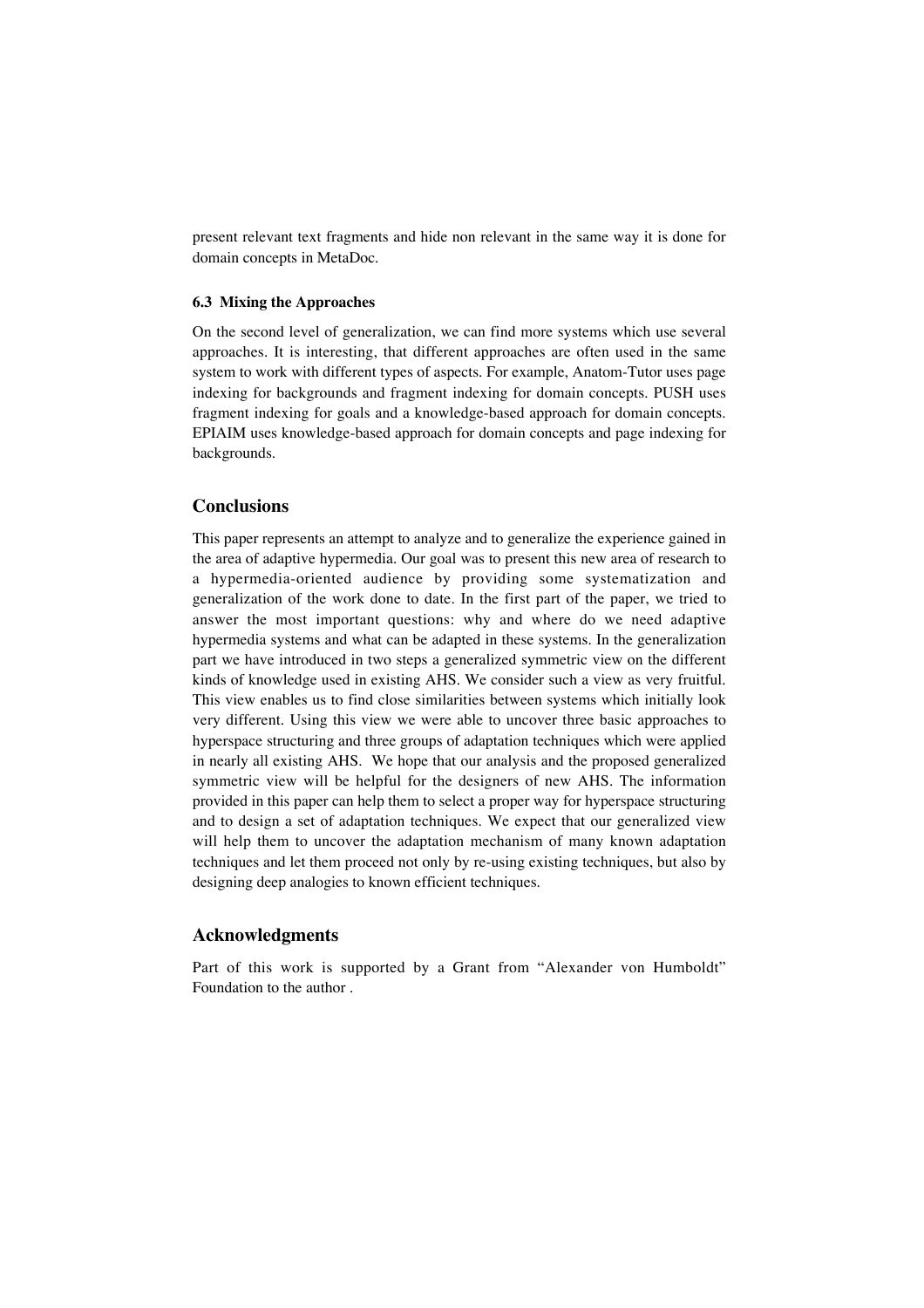### **References**

- Agosti, M., Melucci, M., and Crestani, F. (1995) ëAutomatic authoring and construction of hypermedia for information retrieval'. *Multimedia Systems* 3(1), 15-24.
- Armstrong, R., Freitag, D., Joachims, T., and Mitchell, T. (1995) 'WebWatcher: A learning apprentice for the World Wide Web<sup>'</sup>. AAAI Spring Symposium on Information Gathering *from Distributed, Heterogeneous Environments*, Stanford, CA, http://www.isi.edu/sims/knoblock/sss95/mitchell.ps.
- Beaumont, I. (1994) 'User modeling in the interactive anatomy tutoring system ANATOM-TUTORí. *User Models and User Adapted Interaction* **4** (1), 21-45.
- Boyle, C. and Encarnacion, A. O. (1994) 'MetaDoc: an adaptive hypertext reading system'. *User Models and User Adapted Interaction* **4** (1), 1-19.
- Brusilovsky, P. (1996) ëMethods and techniques of adaptive hypermediaí. *User Models and User Adapted Interaction* **6** (in press).
- Brusilovsky, P. and Pesin, L. (1994) 'ISIS-Tutor: An adaptive hypertext learning environment'. *JCKBSE'94, Japanese-CIS Symposium on knowledge-based software engineering*, Pereslavl-Zalesski, Russia, pp. 83-87.
- Brusilovsky, P., Pesin, L., and Zyryanov, M. (1993) 'Towards an adaptive hypermedia component for an intelligent learning environment'. In: L. J. Bass, J. Gornostaev and C. Unger (eds.): *Human-Computer Interaction*. Lecture Notes in Computer Science, Vol. 753, Berlin: Springer-Verlag, pp. 348-358.
- Brusilovsky, P. and Zyryanov, M. (1993) 'Intelligent tutor, environment and manual for physical geography'. Seventh International PEG Conference, Edinburgh, pp. 63-73.
- Brusilovsky, P. L. (1992) 'Intelligent Tutor, Environment and Manual for Introductory Programming'. *Educational and Training Technology International* 29 (1), 26-34.
- de La Passardiere, B. and Dufresne, A. (1992) 'Adaptive navigational tools for educational hypermediaí. In: I. Tomek (ed.) *Computer Assisted Learning*. Berlin: Springer-Verlag, pp. 555-567.
- de Rosis, F., De Carolis, B., and Pizzutilo, S. (1993) 'User tailored hypermedia explanations'. *INTERCHI'93 Adjunct proceedings*, Amsterdam, pp. 169-170.
- Debevc, M., Rajko, S., and Donlagic, D. (1994) 'Adaptive bar implementation and ergonomics'. Informatica : Journal of Computing and Informatics 18, 357-366.
- Encarnação, L. M. (1995) 'Adaptivity in graphical user interfaces: An experimental frameworkí. *Computers & Graphics* **19** (6), 873-884.
- Fischer, G., Mastaglio, T., Reeves, B., and Rieman, J. (1990) 'Minimalist explanations in knowledge-based systems'. 23-th Annual Hawaii International Conference on System *Sciences*, Kailua-Kona, HI, pp. 309-317.
- Gonschorek, M. and Herzog, C. (1995) 'Using hypertext for an adaptive helpsystem in an intelligent tutoring system'. *AI-ED'95, 7th World Conference on Artificial Intelligence in Education*, Washington, DC, pp. 274-281.
- Grunst, G. (1993) 'Adaptive hypermedia for support systems'. In: M. Schneider-Hufschmidt, T. Kühme and U. Malinowski (eds.): *Adaptive user interfaces: Principles and practice*. Amsterdam: North-Holland, pp. 269-283.
- Hammond, N. (1989) 'Hypermedia and learning: Who guides whom?'. In: H. Maurer (ed.) *Computer Assisted Learning*. Lecture Notes in Computer Science, Vol. 360, Berlin: Springer-Verlag, pp. 167-181.